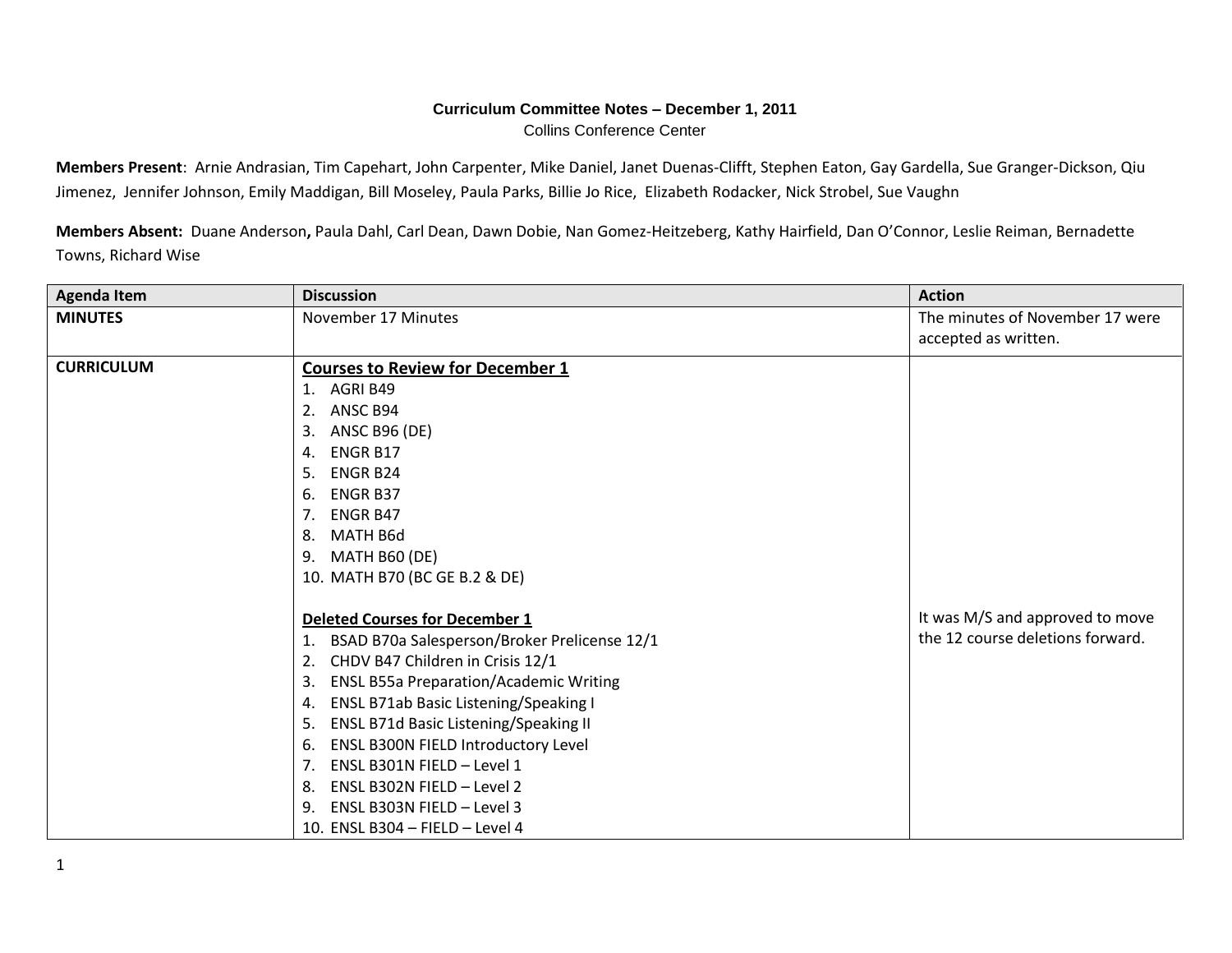| 11. MATH B4b Mathematics for Elementary School Teaching II 12/1                           |  |
|-------------------------------------------------------------------------------------------|--|
| 12. RADT B50 Principles of Fluoroscopy 12/1                                               |  |
|                                                                                           |  |
| <b>Pending Courses from Previous Agendas</b>                                              |  |
| 1. AUTO B75a Introduction to Engine Overhaul 10/20                                        |  |
| 2. AUTO B75b Engine Repair Techniques 10/20                                               |  |
| 3. AUTO B75c Advanced Engine Overhaul 10/20                                               |  |
| 4. AUTO B75d Advanced Engine Machining 10/20                                              |  |
| 5. BSAD B9 Fundamentals of Marketing 11/3                                                 |  |
| 6. CRIM B1 Intro. to Criminal Justice (BC GE D1) (tabled at 10/20 mtg.)                   |  |
| 7. FIRE B1 Protection Organization (DE course) 11/3                                       |  |
| 8. FIRE B51a Fire Mgt. 11/3                                                               |  |
| 9. MUSC B2 Basic Elements of Music (BC GE C & DE) (tabled at 10/20 mtg).                  |  |
| 10. MUSC B21a History of Music (BC GE C) 11/3                                             |  |
| 11. MUSC B21b History of Music (BC GE C) 11/3                                             |  |
| 12. MUSC B22 Music Appreciation (BC GE C and a DE course) 11/3                            |  |
| 13. MUSC B27 History of Rock and Roll (BC GE C) 11/3                                      |  |
| 14. MUSC B4a Elementary Theory (BC GE C) 11/3                                             |  |
| 15. MUSC B4b Elementary Theory (BC GE C) 11/3                                             |  |
| 16. PHED B39b Advanced Athletic Training 11/17                                            |  |
| 17. POLS B42a Principles of Leadership: Theories, Styles, and Realities 11/17<br>(Tabled) |  |
| 18. POLS B42b Principles of Leadership: Theories, Styles, and Realities                   |  |
| 11/17(Tabled)                                                                             |  |
| 19. SPAN B4 Intermediate Spanish (BC GE C) 10/20                                          |  |
| 20. THEA B2a Elements of Acting (BC GE C) 11/17                                           |  |
|                                                                                           |  |
| Course "audit" is an optional grading method that was added to Curricunet. (Course        |  |
| audit was not part of BC's course outline prior to Curricunet). As a result, this has     |  |
| resulted in questions and whether standards exist for determining which courses can       |  |
| be audited. The college catalog states that students may enroll in courses as auditors    |  |
| with permission of the instructor and certain provisions. There was consensus that        |  |
| auditing is not an available option in light of the current budget situation. Students    |  |
| taking a course for credit are given priority, and the college does not receive           |  |
| apportionment for audited courses. Courses that are approved for P/NP (Pass/No            |  |
| Pass) are listed in the catalog, but not courses approved for audit. Some courses have    |  |
| been entered into Banner as approved for Audit. The idea of asking District IT to run     |  |
|                                                                                           |  |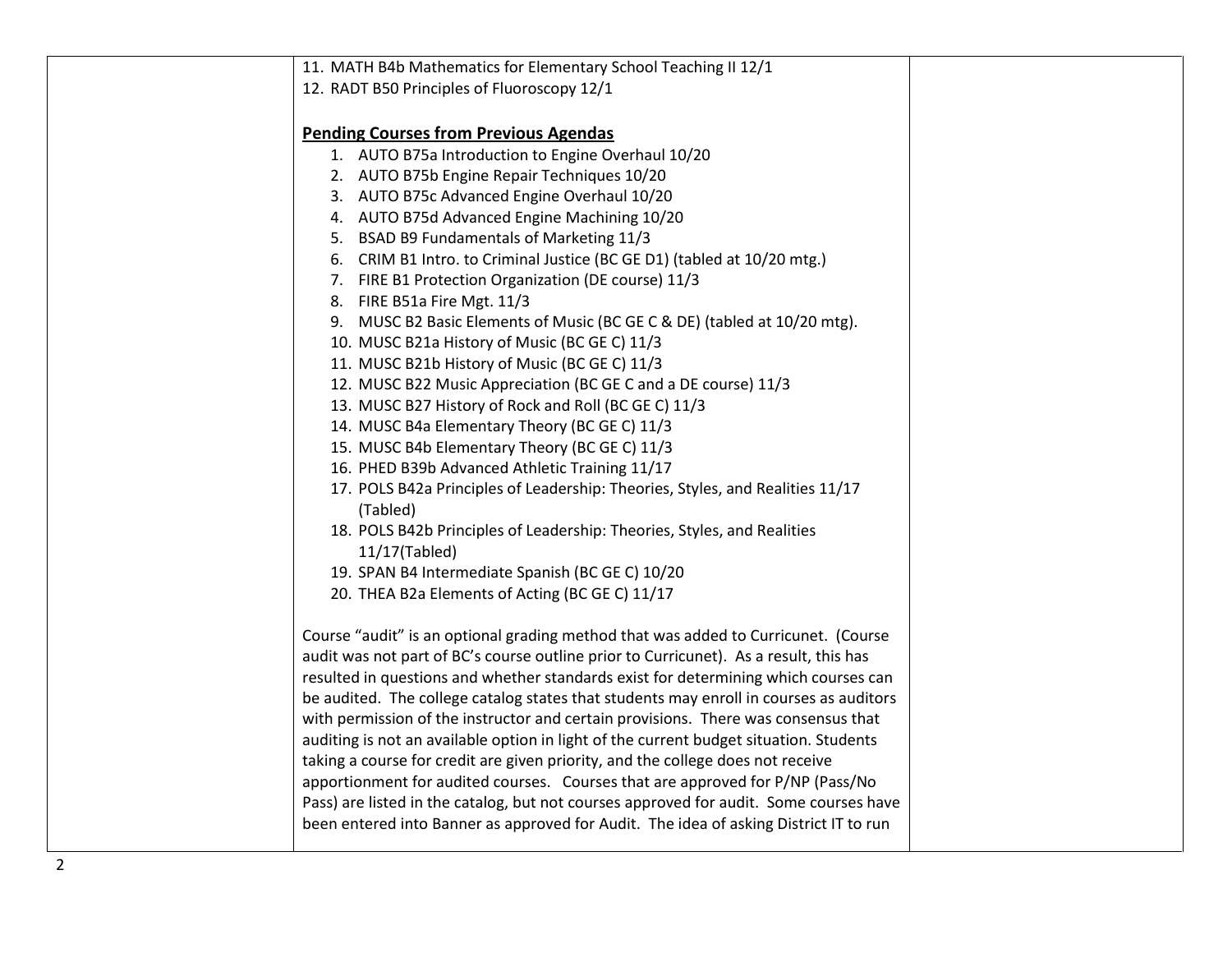|                             | a report a grade mode report Banner was suggested.                                                                                                                                                                                                                                                                                                                                                                                                                                                                                                                                                                                                                                                                                                                                                                                                                                                                                                                                                                                          | Sue Granger-Dickson will follow up<br>with the Academic Senate.<br>The following curriculum was<br>moved, seconded, and approved:<br>ENGR B24, ENGR B37, ENGR B47,<br>AUTO B75abcd, FIRE B1, FIRE B51a,<br>and PHED B39b.<br>The AUTO B75c was approved<br>contingent that the repeatability be<br>removed. The repeatability was<br>removed from the other three auto<br>courses, and this one was probably<br>overlooked. The remaining courses<br>will be carried over until concerns<br>are addressed and corrected in<br>Curricunet. |
|-----------------------------|---------------------------------------------------------------------------------------------------------------------------------------------------------------------------------------------------------------------------------------------------------------------------------------------------------------------------------------------------------------------------------------------------------------------------------------------------------------------------------------------------------------------------------------------------------------------------------------------------------------------------------------------------------------------------------------------------------------------------------------------------------------------------------------------------------------------------------------------------------------------------------------------------------------------------------------------------------------------------------------------------------------------------------------------|-------------------------------------------------------------------------------------------------------------------------------------------------------------------------------------------------------------------------------------------------------------------------------------------------------------------------------------------------------------------------------------------------------------------------------------------------------------------------------------------------------------------------------------------|
| <b>CONTENT REVIEW</b>       | John Carpenter presented the content review subcommittee's recommendations:<br>that local reading, writing (English), and math skill levels for content review<br>$\bullet$<br>be used;<br>that content review be used for establishing prerequisites and advisories<br>$\bullet$<br>instead of using statistical analysis or a combination of the two;<br>that Curricunet be configured so that the Conditions of Enrollment page<br>$\bullet$<br>cannot be saved/finished until content review is complete;<br>that content review be part of the program review process;<br>$\bullet$<br>that training on use of the forms and process occur, beginning with FCDC;<br>and finally, that a recommendation be forwarded to the Academic Senate for<br>$\bullet$<br>approval.<br>He added that the committee is creating ready-made forms for content review and<br><b>Student Learning Outcomes.</b><br>Sue Vaughn suggested that reference be made to the "Reading, Writing and Math<br>Classifications" grid on page 108 of the catalog. | There was discussion about the<br>CB21 rubric SLO's and whether they<br>relate to local SLO's. Jennifer<br>Johnson moved that the rubric be<br>forwarded to departments for<br>comparison with their SLO's. Sue<br>Vaughn volunteered to draft a<br>communication for sending to the<br>departments.                                                                                                                                                                                                                                      |
| <b>CURRICULUM TIMELINES</b> | Copies of a timeline that shows coordination among Curriculum Committee meetings,<br>the Board, the schedule, and the catalog were distributed.                                                                                                                                                                                                                                                                                                                                                                                                                                                                                                                                                                                                                                                                                                                                                                                                                                                                                             | Bill suggested that course changes<br>affecting the catalog be prioritized.<br>Copies of current programs will be<br>distributed at the December FCDC<br>meeting. Chairs have until January 1<br>to put programs in Curricunet and                                                                                                                                                                                                                                                                                                        |